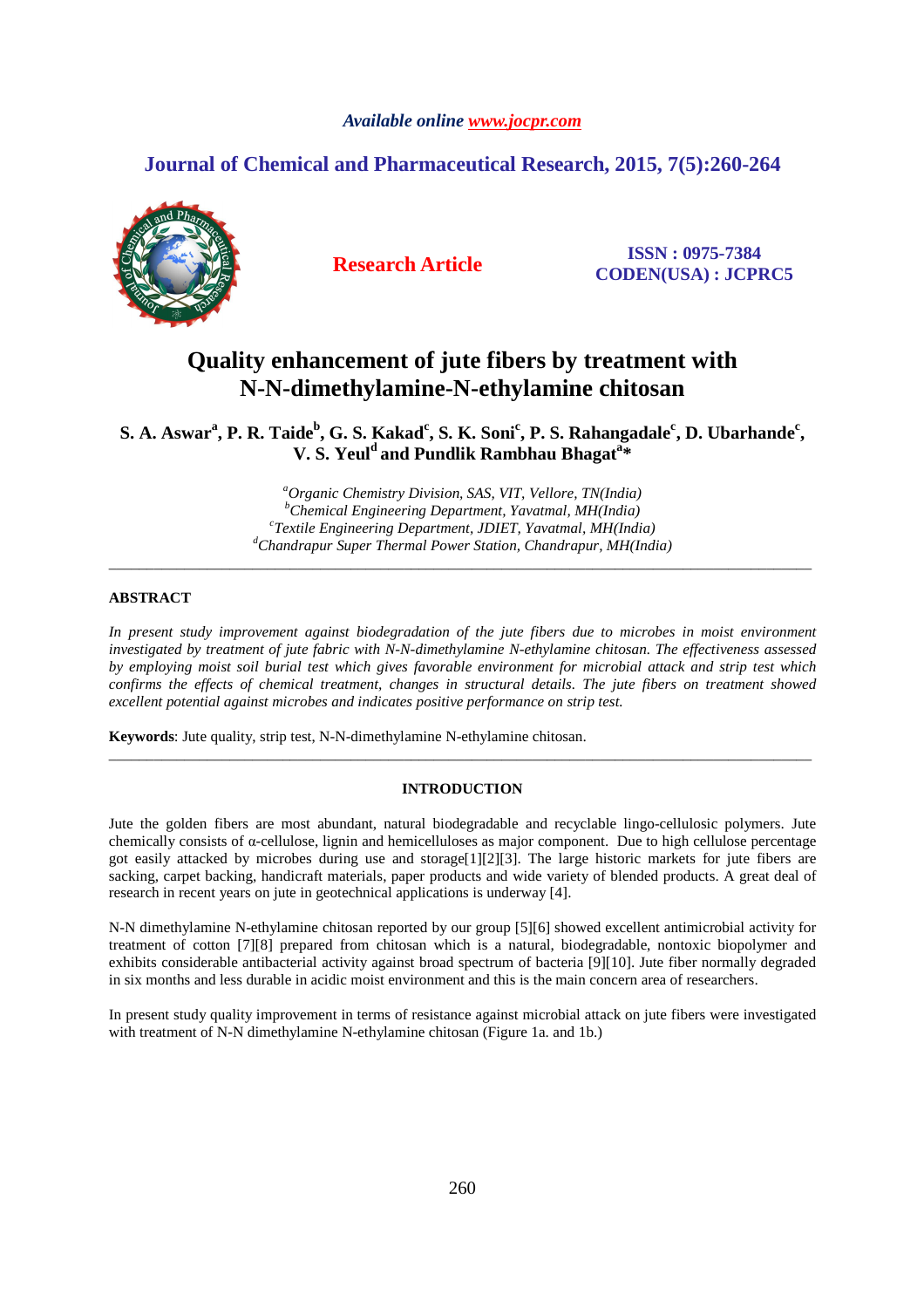### **EXPERIMENTAL SECTION**

*\_\_\_\_\_\_\_\_\_\_\_\_\_\_\_\_\_\_\_\_\_\_\_\_\_\_\_\_\_\_\_\_\_\_\_\_\_\_\_\_\_\_\_\_\_\_\_\_\_\_\_\_\_\_\_\_\_\_\_\_\_\_\_\_\_\_\_\_\_\_\_\_\_\_\_\_\_\_*

The jute fiber fabric was collected from the local market and treated with1% acetic acid to remove any impurities. Solutions of different concentration were prepared by dissolving N-N dimetylamine N- ethylamine in double distilled water.

The treatment was given to all fabric samples by dip and dry method [11] and buried in soil for 15 and 30 days with for biodegradation under the influence of moist environment.

#### **The strip test**

The jute fabric pieces used in test were 2 inches wide and 8 inches long in size. The tentative textile standards No. 46 was followed during test [12].

Chemical composition and physical properties of jute fibers used for experimentation were given in Table 1. and Table 2. And change in strip strength and weight loss was presented in Table 3.

| Table 1. Chemical Composition of Jute fiber |               |  |  |  |  |
|---------------------------------------------|---------------|--|--|--|--|
| Alpha cellulose                             | 59-65%        |  |  |  |  |
| Hemicellulose                               | $12 - 14%$    |  |  |  |  |
| Lignin                                      | $9-11%$       |  |  |  |  |
| Pectin                                      | $0.2 - 0.5\%$ |  |  |  |  |
| Fats & wax                                  | $0.3 - 0.4\%$ |  |  |  |  |
| Proteins                                    | $1 - 1.5%$    |  |  |  |  |
| Mineral materials                           | $0.7 - 1\%$   |  |  |  |  |

| Table 2. Physical properties of Jute fiber |               |  |  |  |  |  |
|--------------------------------------------|---------------|--|--|--|--|--|
| Density                                    | $1.48$ gm/cc  |  |  |  |  |  |
| Avarage extension at break                 | 1.20%         |  |  |  |  |  |
| Avarage stiffness                          | 331 gm/denier |  |  |  |  |  |
| Avarage toughness index                    | 0.03          |  |  |  |  |  |
| Hygroscopic                                | 14%           |  |  |  |  |  |

| Table 3. The result of strip strength and weight loss% |           |                     |                       |         |               |         |  |  |  |
|--------------------------------------------------------|-----------|---------------------|-----------------------|---------|---------------|---------|--|--|--|
|                                                        |           |                     | Strip strength $(Kg)$ |         | Weight loss % |         |  |  |  |
|                                                        |           | Concentration µg/ml | 15 days               | 30 days | 15 days       | 30 days |  |  |  |
| Samples                                                | Untreated |                     | 40                    | 29      | 4.21          | 6.72    |  |  |  |
|                                                        | Treated   | $25 \mu g/ml$       | 43                    | 34      | 3.65          | 5.92    |  |  |  |
|                                                        |           | $50 \mu g/ml$       | 46                    | 37      | 3.54          | 5.45    |  |  |  |
|                                                        |           | $100 \mu g/ml$      | 49                    | 38      | 3.08          | 5.1     |  |  |  |
|                                                        |           | $250 \mu g/ml$      | 56                    | 44      | 2.1           | 4.9     |  |  |  |



**Figure 1a. SEM image of N-N dimetylamine N- ethylamine chitosan**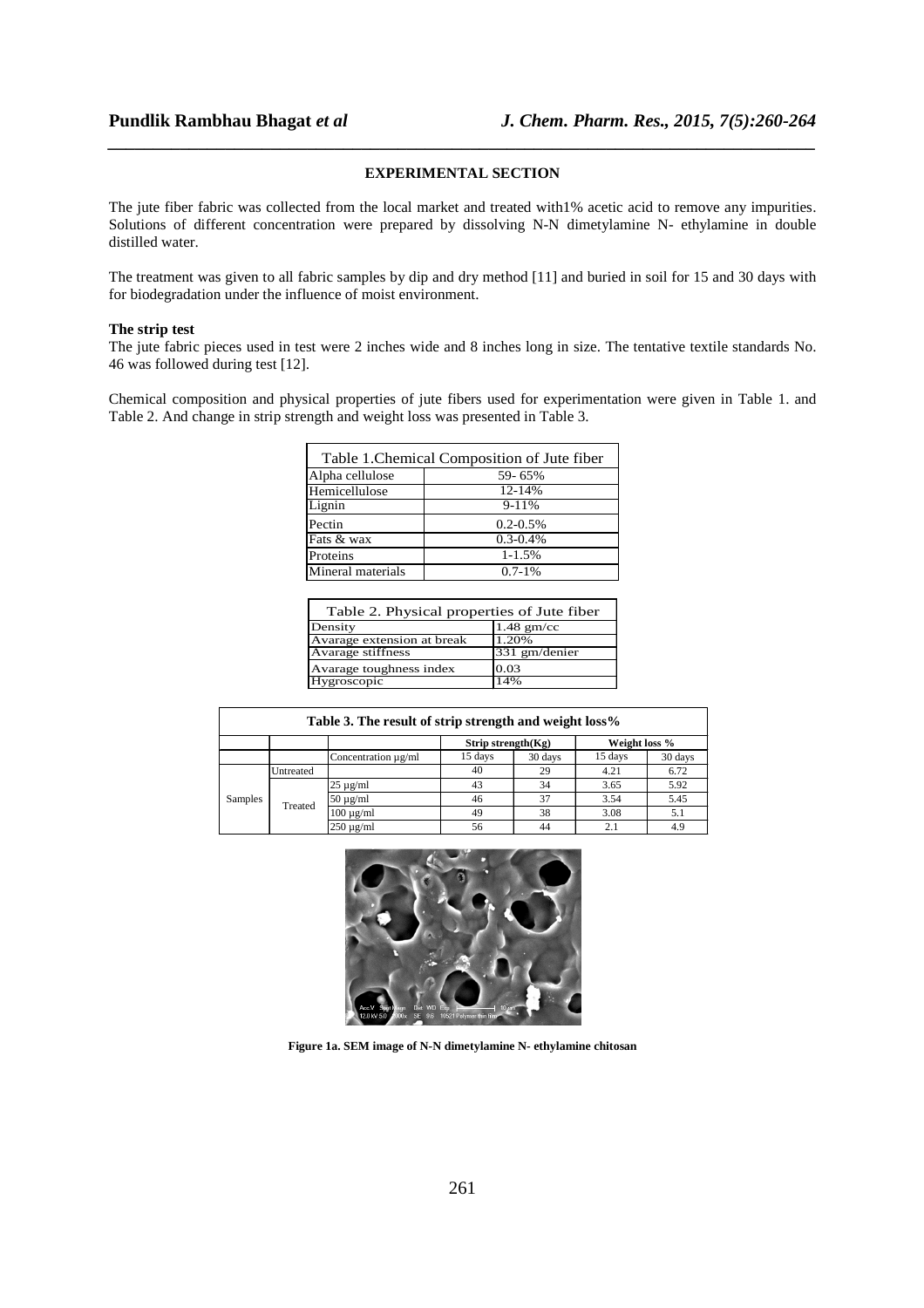

**Figure 1b. SEM image of N-N dimetylamine N- ethylamine chitosan** 



**Figure 2 a. SEM of jute fibers after treatment with N-N dimetylamine N- ethylamine chitosan**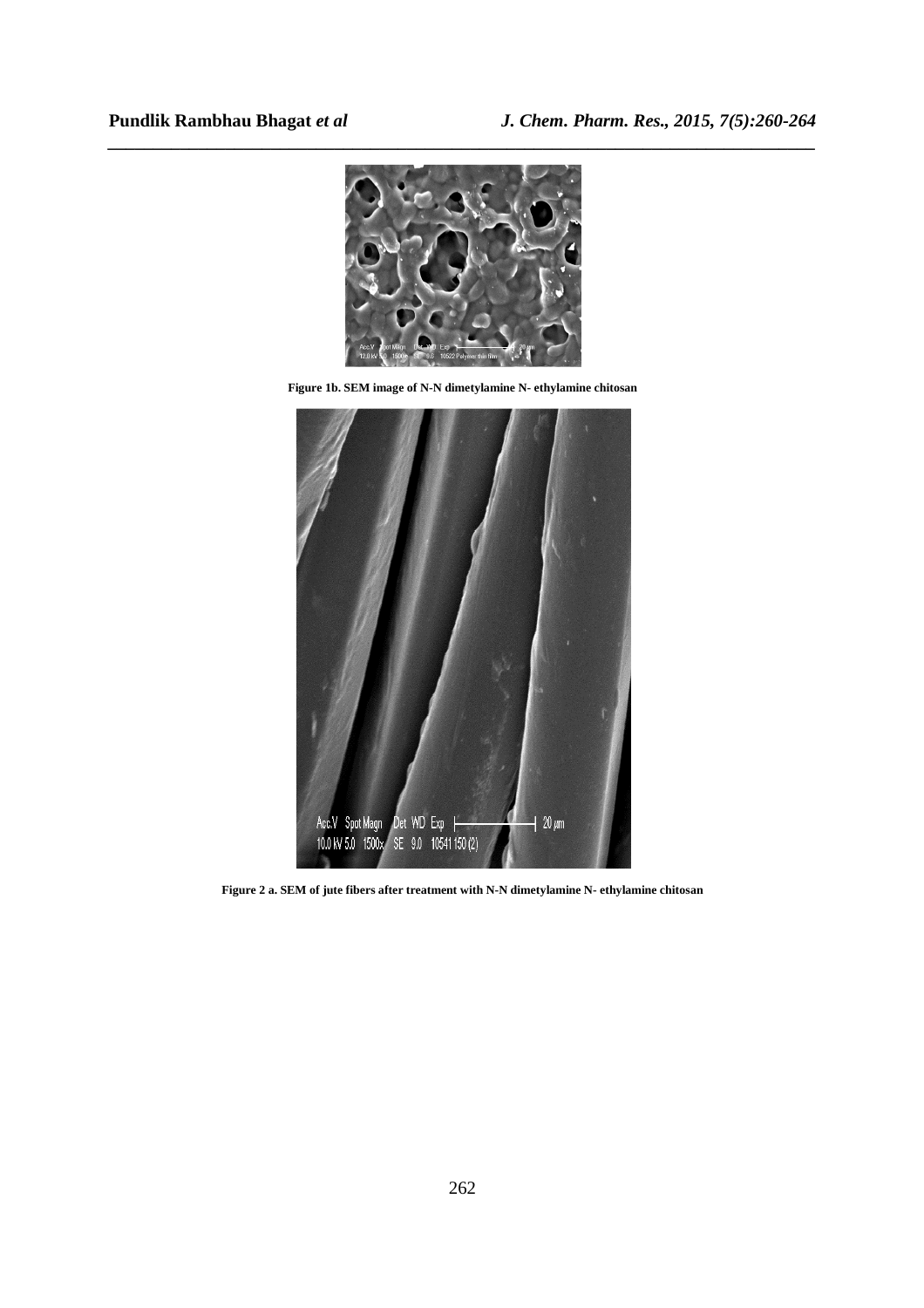

*\_\_\_\_\_\_\_\_\_\_\_\_\_\_\_\_\_\_\_\_\_\_\_\_\_\_\_\_\_\_\_\_\_\_\_\_\_\_\_\_\_\_\_\_\_\_\_\_\_\_\_\_\_\_\_\_\_\_\_\_\_\_\_\_\_\_\_\_\_\_\_\_\_\_\_\_\_\_*

**Figure 2b. SEM of treated jute fiber after test (15 days)** 



**Figure 2c. SEM of treated jute fiber after test (30 days)**